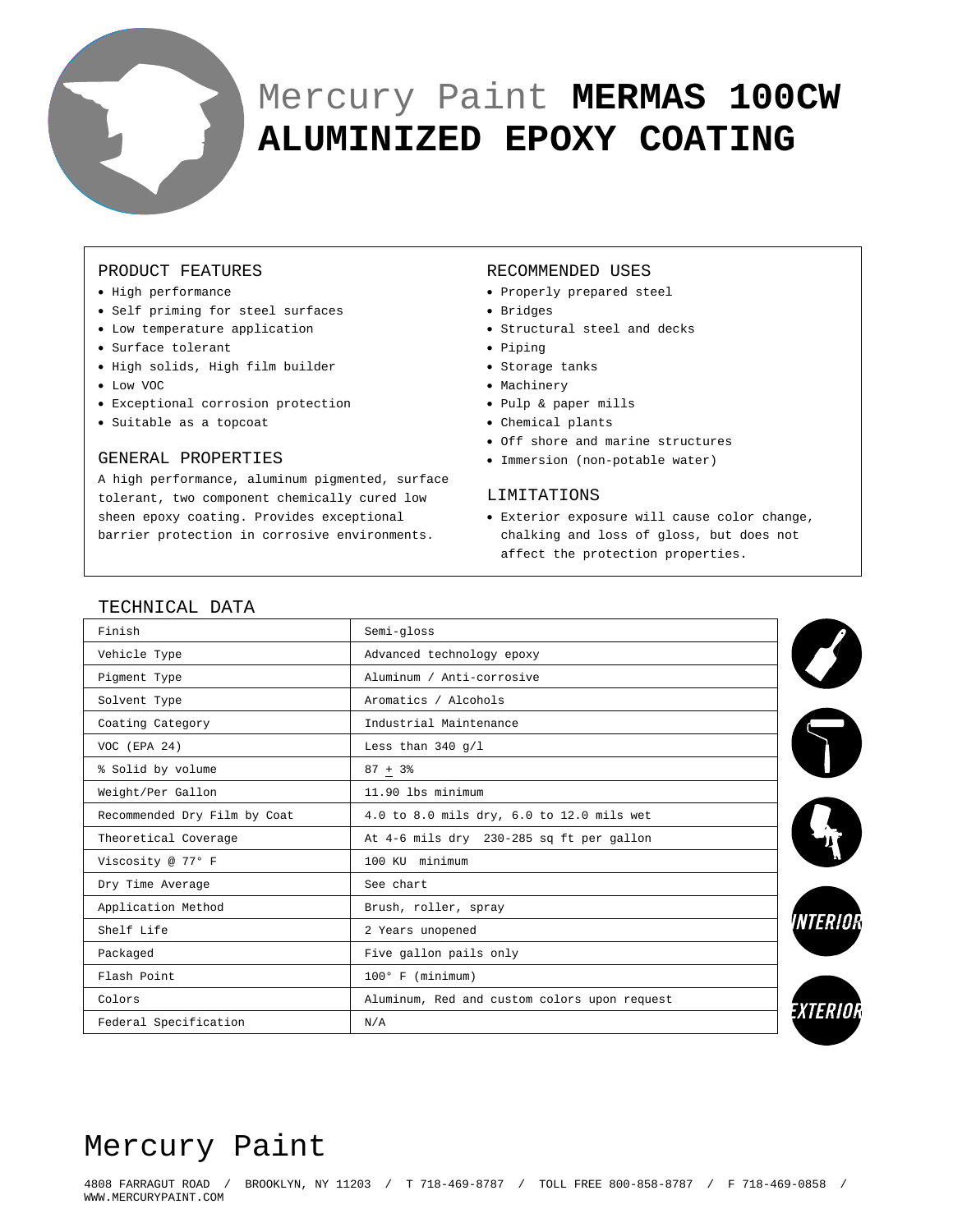# **SURFACE PREPARATION**

**GENERAL:** Scrub, high pressure detergent wash, steam clean or solvent wipe to remove dirt, oil, grease, pollutants and other contaminants. Allow to dry thoroughly. **FERROUS METAL:** Commercial Blast(SSPC-SP-6) to remove rust and scale and obtain a surface profile. For optimal corrosion resistance and immersion service, blast clean to Near White Metal(SSPC-SP-10). For non-corrosive environments, Brush Blasting(SSPC-SP-7), Power Tool Cleaning(SSPC-SP-3) or Hand Tool Cleaning(SSPC-SP-2) are acceptable if surface is in good condition. Blast profile on steel should be  $1 \frac{1}{2} - 2 \frac{1}{2}$  mils. Prime all surfaces before rerusting or recontamination can occur. **GALVANIZED METAL** which has been mill treated with chromate or other type inhibitors may require Vinyl Wash Pretreatment.

**PREVIOUSLY PAINTED SURFACES:** If surface is sound, remove any foreign material by solvent cleaning or power washing. Abrade hard, smooth, glossy surfaces by brush blasting or sanding. Apply a test patch to confirm adhesion and compatibility. Check adhesion after drying for 7 days. If adhesion is poor or this coating attacks the previous coating, removal may be required. If previous coating is peeling, clean to a sound substrate.

#### **APPLICATION CONDITIONS**

|                | <b>MATERIAL</b> | <b>SUBSTRATE</b> | <b>AMBIENT</b> | HUMIDITY |
|----------------|-----------------|------------------|----------------|----------|
| <b>NORMAL</b>  | $60 - 85$ F     | 60-90°F          | 60-90°F        | $0 - 85$ |
| <b>MINIMUM</b> | 50°F            | 350F             | 350F           | 0%       |
| <b>MAXIMUM</b> | 90°F            | $120°$ F         | 1200F          | 85%      |

#### **SAFETY**

These materials are designed for application only by professional, trained personnel, using proper equipment under controlled conditions, and are not intended for sale to the general public. Safe application of paints and coatings requires knowledge of equipment, materials and individual training. Directions and precautionary information on both equipment and products should be carefully read and strictly observed for personal safety and property protection. Consideration must be given to eliminate conditions which may generate hazardous atmospheres during spray application or subject operators, or bystanders, to injury or illness. Special precautions must be taken when utilizing spray equipment, particularly airless equipment. High pressure injection of coatings into the skin by airless equipment may cause serious injury, requiring immediate medical attention at a hospital. Treatment advice may be obtained from Poison Centers. Air quality should be maintained with adequate ventilation; applicators can achieve additional protection by wearing respirators and other protective garments such as gloves and overalls. In all cases, wear protective eye equipment. During the application of all coating materials, all flames, welding and smoking must be prohibited. **EXPLOSION PROOF EQUIPMENT MUST BE USED WHEN**  COATING WITH THESE MATERIALS IN CONFINED AREAS.

### **APPLICATION EQUIPMENT**

**Conventional spray** – Binks #62 Gun with 68 PB Aircap and 66 fluid tip needle or an equivalent.

**Airless spray** – Graco 207-300 Gun with Bulldog 30-1 or King 45-1 pump. Use 0.021" – 0.029" tip at 2,000 psi. Reverse-a-clean tips are highly recommended.

**Brush / Roller** – Use natural bristle brush and mohair roller.

#### **MIXING & THINNING**

**Mixing** Power mix separately, then combine and power mix. At material temperatures below 75°F sweat-in the mixed material for 15 minutes. DO NOT MIX PARTIAL KITS.

**Ratio** 1:1 Ratio (A to B)

**Thinning** May be thinned up to (15%) with 100/200 Thinner. Use of thinners other than those supplied or recommended by Mercury Paint Corporation may adversely affect product performance and void product warranty, whether expressed or implied. Other thinner combinations may Be used in extreme hot or cold Weather. Consult Mercury Technical services for guidance.

**Pot life** 3 Hours at 75°F (24°C) Pot life ends when coating loses body and begins to sag. Pot life times will be less At higher temperatures.

#### **CURING SCHEDULE**

| Surface<br>Temp.<br>ిశ<br>50%<br>Relative<br>Humidity | Dry to<br>Handle | Dry to<br>Recoat /<br>Topcoat | Final<br>Cure for<br>Immersion |
|-------------------------------------------------------|------------------|-------------------------------|--------------------------------|
| 35°F(2°C)                                             | 14 Hours         | 14 Hours                      | 14 Days                        |
| 75°F(24°C)                                            | Hours<br>3       | 4 Hours                       | 8 Days                         |
| 90°F(32°C)                                            | Hours            | Hours                         | 5.<br>Days                     |

These times are based on a 3.0-5.0 mil (75-125 micron) dry film thickness, insufficient ventilation or cooler temperatures will require longer cure times and could result in solvent entrapment and premature failure. Excessive humidity or condensation on the surface during curing can interfere with the cure, can cause discoloration and may result in surface blush or haze. Any haze or blush must be removed by water washing before recoating. **Maximum recoat time is 6 months without special surface preparation.** "Loose" chalk must be removed in accordance with good painting practice. If the maximum recoat time has been exceeded, the surface must be abraded by sweep blasting or sanding prior to the application of additional coats.

# Mercury Paint